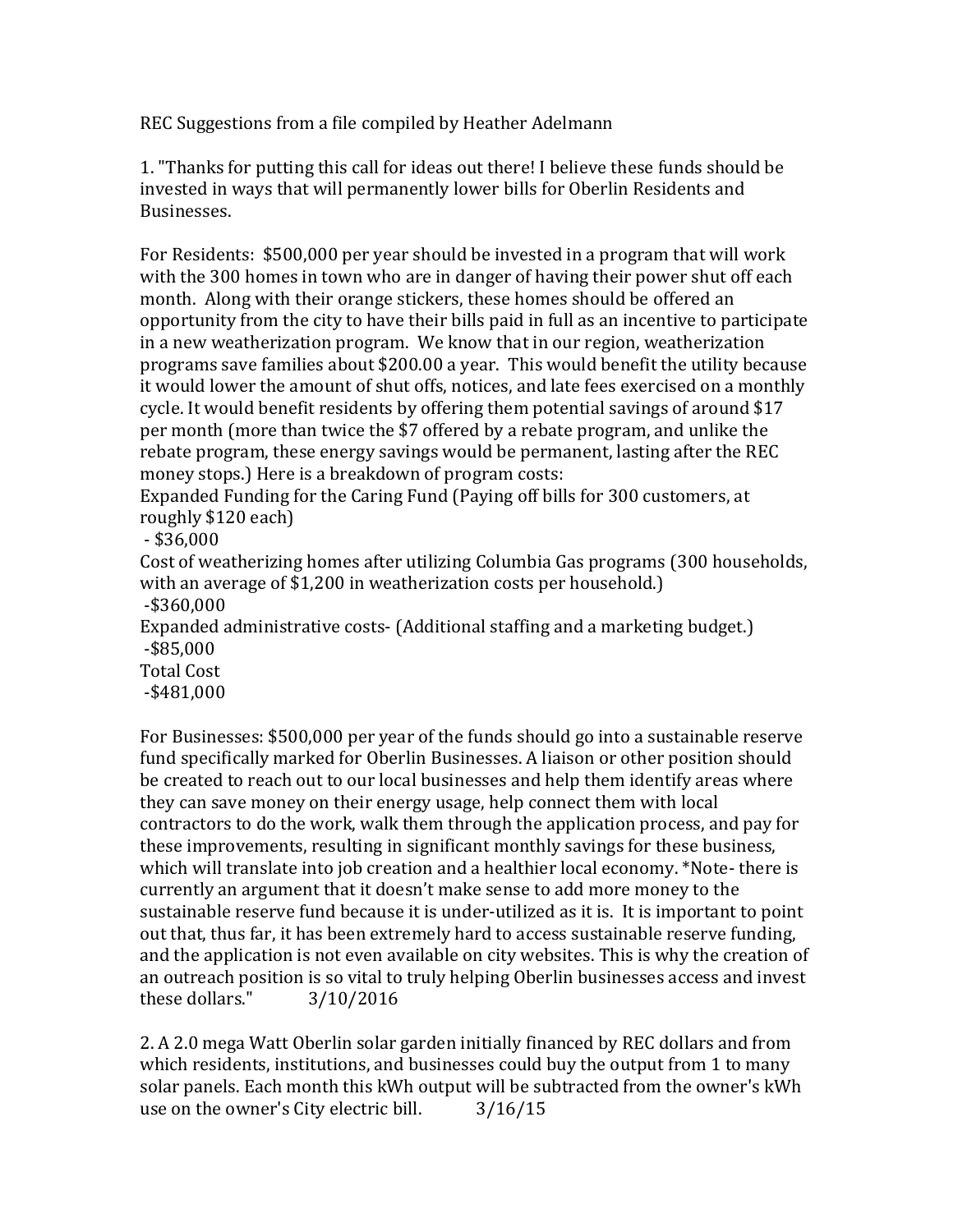3. Bury electrical wires strung throughout much of the city. They are a safety hazard in snow and ice storms, and the mutilation of the trees along the streets to accommodate the wires is tragic. The newer developments around our town already have underground wires, and such a move would beautify the entire town as well as contribute to our safety and allow trees to flourish. 3/16/16

4."Create low or no interest loans for sustainability initiatives from a revolving loan fund. Establish a foundation or other mechanism for energy and resource conservation in houses and buildings and for shifting to renewable energy sources." 3/17/16

5. Replace the city's cars with electric cars that run on renewable electricity and save gas and money. 3/17/16

6. Ideas put forth are great. But my thought is that if we don't let a large number of Oberlin citizens have a say in this decision, there will be some griping about it and animosity toward City Council. WE may need more time and discussion than a council meeting allows. 3/18/16

7. I would like to see the REC dollars invested for expanded future benefit. I have read the 4 options put forth by B. Burgess, S. Hayes, G. Mathews, C. McDaniel, D. Orr and D. Sonner and I believe that the 4th option (a combination of investment plus immediate utility-related use) is the best option for Oberlin. I also like their idea of hiring a Sustainability Coordinator who could oversee the programs so as not to burden any current particular agencies. Please DO NOT distribute the REC dollars with no future investment. A few dollars a month can be nice for everyone, but we would be wasting an amazing opportunity to do a larger good for our community. Being able to weatherize homes would make more of a long-term benefit with sustainable energy savings for families and households in need.3/18/16

8. I think the City should use the funds to replace all of the street lamps with LED bulbs. I know some have been completed but all should be done. I think the PUC made a recommendation to do all bulbs as soon as possible with the help of an outside firm since City staff was limited. The sooner this is done the better. We all save money when the City saves money. 3/18/16

9. Identify strategies from the climate action plan that will be difficult to fund any other way. 3/18/16

10. The majority of these funds should be used for projects with long-term gain, not given to ratepayers for a short time, artificially lowering their bills. I think the funds should be used to weatherize and insulate as many buildings as possible in town (city buildings, homes, churches, businesses, industrial park, etc). This is the best use of these dollars because weatherization and insulation can permanently lower utility bills, not just lower bills for a little bit for a few years. The funds should be used to weatherize and insulate City buildings first because when City overhead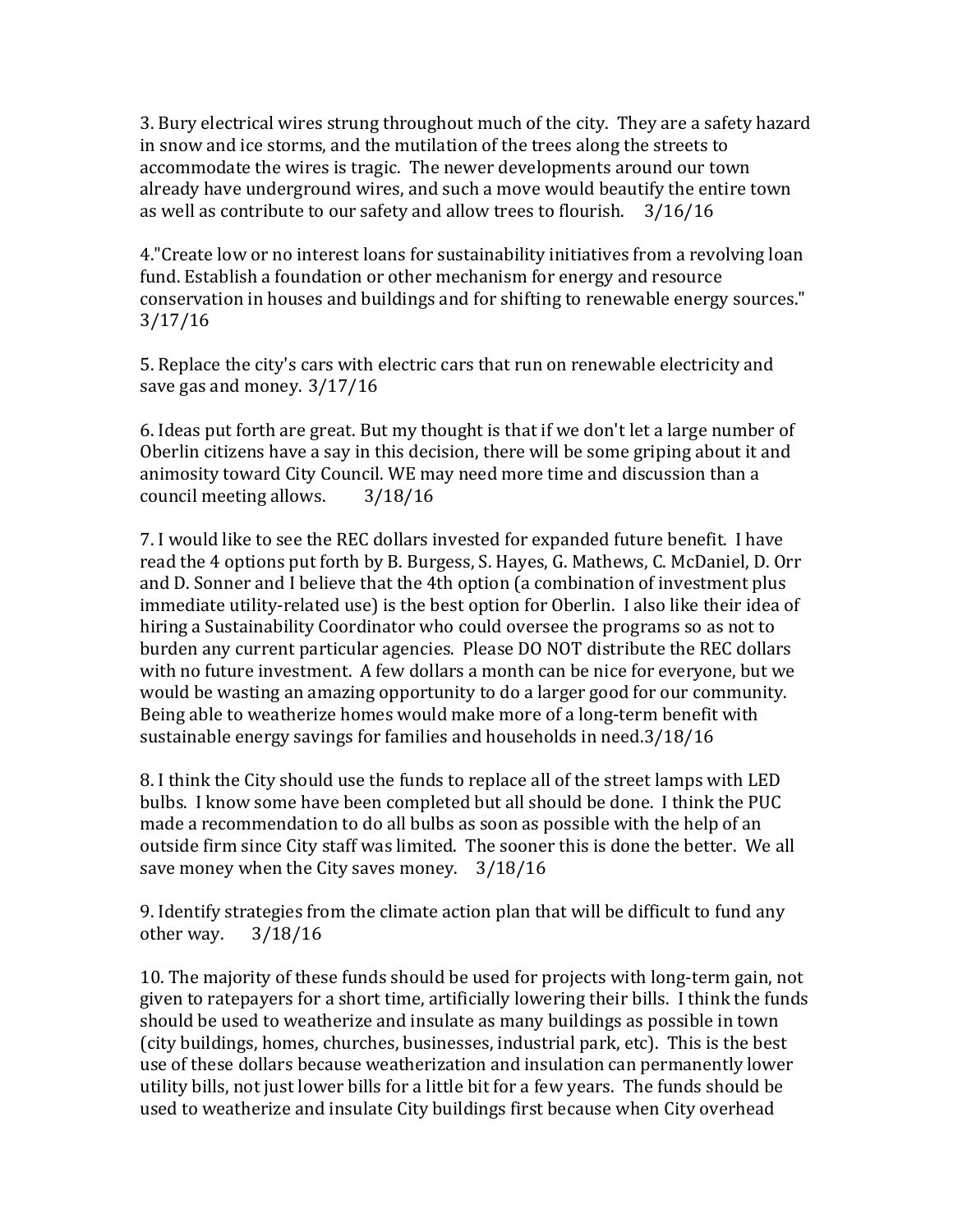costs are lowered, all ratepayers and taxpayers benefit. I have heard the City say that they don't have the staff to oversee a program like this. That is simply not a good reason not to use this money wisely. If necessary, use a small portion of the funds to create a new position within the City to administer the program or form a board/commission to do it. It seems like POWER and Columbia Gas can also help administer a project like this in collaboration with the City. 3/18/16

11.Install 10 KW solar array's on one or more of the school buildings . Based on 4.5 hours per day average sunlight for northern Ohio, these array's could each generate approximately 16,500 KWH's per year, saving the schools approximately \$2,000 per year on their electric costs. 3/182016

12. Provide \$25,000 to each of the community's church's to implement energy efficiency upgrades. These upgrades could include adding insulation, replacing windows, and lighting upgrades. 3/19/2016

13. This document is specious because it begins from the assumption that the \$ ought to be retained by OMLPS/City of Oberlin. However, I support the Utility Director's position that the bulk of the money be returned to rate payers, with a maximum of 15% retained in the Sustainable Reserve Fund. I would support a "checkoff" system whereby rate payers could choose whether to receive a rate reduction/refund or return it voluntarily to the Sustainable Reserve Fund. Supporting this proposal does not make me a Climate Change denier or anti-green, despite what Carl McDaniel and David Sonner would have people believe. It makes me, and City Council members who vote to support the Utility Director, a responsible fiduciary of a municipally owned utility. The Sustainable Reserve Fund would still have plenty of money available for projects that support city-wide electricity reduction through replacement of infrastructure. If Council votes to retain the REC\$, then I believe it should be preserved as an endowment, not, as some people suggest, for just \*any\* worthwhile project, but only for greener energy-related purposes. Drawing off the endowment at a rate of 5% per year would provide more than \$100,000 \*per year\* of benefit, in perpetuity. One needs to remember that rate-payers and residents are not one and the same, and we have many utility customers who are not residents or even voters. OMPLS should not be overcharging its customers. 3/19/2016

14."Assuming Council elects not to return all of the REC money to the rate-payers, I would like to see Council appoint a working group to propose to Council one or a few specific mechanisms for spending some or all of the REC dollars on energy related projects in Oberlin. The group should consist of individuals with past experience in the investment and expenditure of funds in the \$4M+ range. Ideal candidates for this group should be current Administrators and Board members of local non-profit institutions and foundations, e.g. the Community Foundation of Lorain County, the United Way of Lorain County, the Nord Foundation, Oberlin College, Kendal at Oberlin and NASCORP. Ideally the council chairperson and the City Manager or their representatives will serve as ex officio members. Primary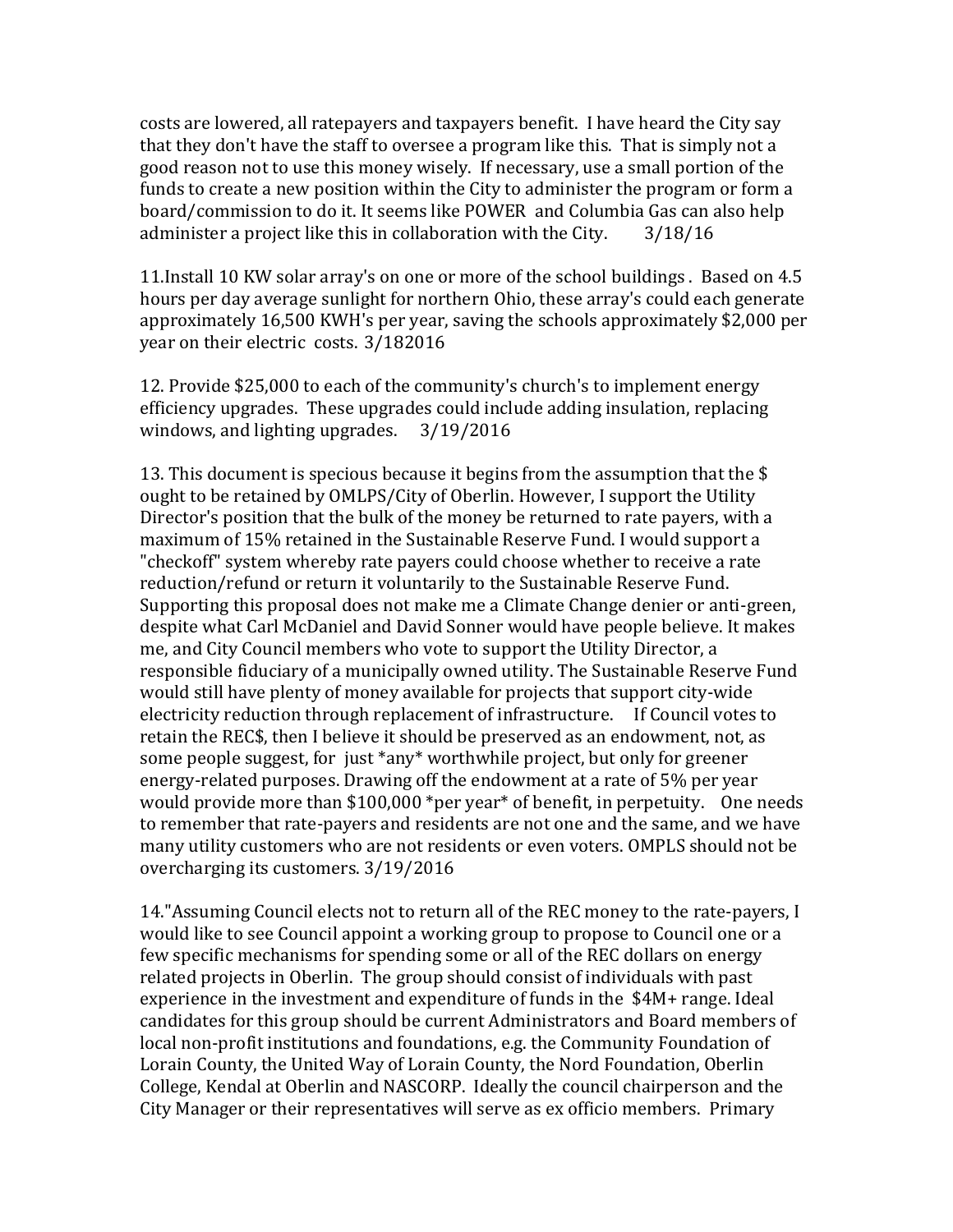qualifications are experience and wisdom necessary to create a structure in which REC dollars will be invested and dispersed. No expertise on energy and public utility issues is required; the primary goal of the group is to invent a transparent and efficient mechanism for others to manage and spend the REC dollars.

I assume the City of Oberlin will provide administrative and budgetary support for the working group.

To evaluate the feasibility of my proposal I would consult widely with community leaders and key members of the associations named above, especially Bill Harper at the United Way, Brian Frederick at the Community Foundation, Mike Frandsen at Oberlin College and John Mullaney at the Nord Foundation." 3/19/2016

15. "Returning the funds to the ratepayers seems short sighted to me. We have a unique opportunity to use these funds to implement technologies that would improve energy efficiency throughout the community and ultimately help Oberlin achieve the climate goals it set several years ago.

If the problem we're facing is a lack of concrete ideas for how to reinvest the funds, why not use a small portion to pay for a consultant who can develop the ideas for us! Again, it seems foolish and short-sighted to make a decision about what to do with the credits without having explored all of our options. " 3/21/2016

16. Hire a "Director of The Future" who's direction would be to create a better tomorrow for all Oberlin residents. This person's responsibilities would be to research feasibility of suggested REC reinvestment ideas from the public and investigate similar communities who have had success with reinvestment of public funds. They would also, as an on going position, be charged with formulating new programs and developing funds to continue future programs or projects.

3/21/2016

17. "I feel that this large, unanticipated, sum of money is a windfall we must use in the most effective and beneficial way for the most people in Oberlin. That means doing several different kinds of things with it and dividing it I'm sure. For me personally, doing all we can to decrease our carbon footprint and increase the chance of saving the planet for my grandchildren is the most important. So funding our Climate Action Plan would be one piece.

However, for some Oberlinians living in drafty and leaky homes, that may be an abstract concept they're too cold and uncomfortable at the moment to care about. Getting back \$7.00/month (\$84.00/year) credit on their electric bill won't be able to remedy that situation, but access to interest free (they've already paid the interest in effect) loans, and encouragement and information about how improving their homes and/or energy efficiency of their appliances can make them more comfortable, and lower their utility bills, and save the planet—that's a win, win, win situation! Obviously this would entail working out what it would cost, who would administer the process and much much more, but getting everyone at all levels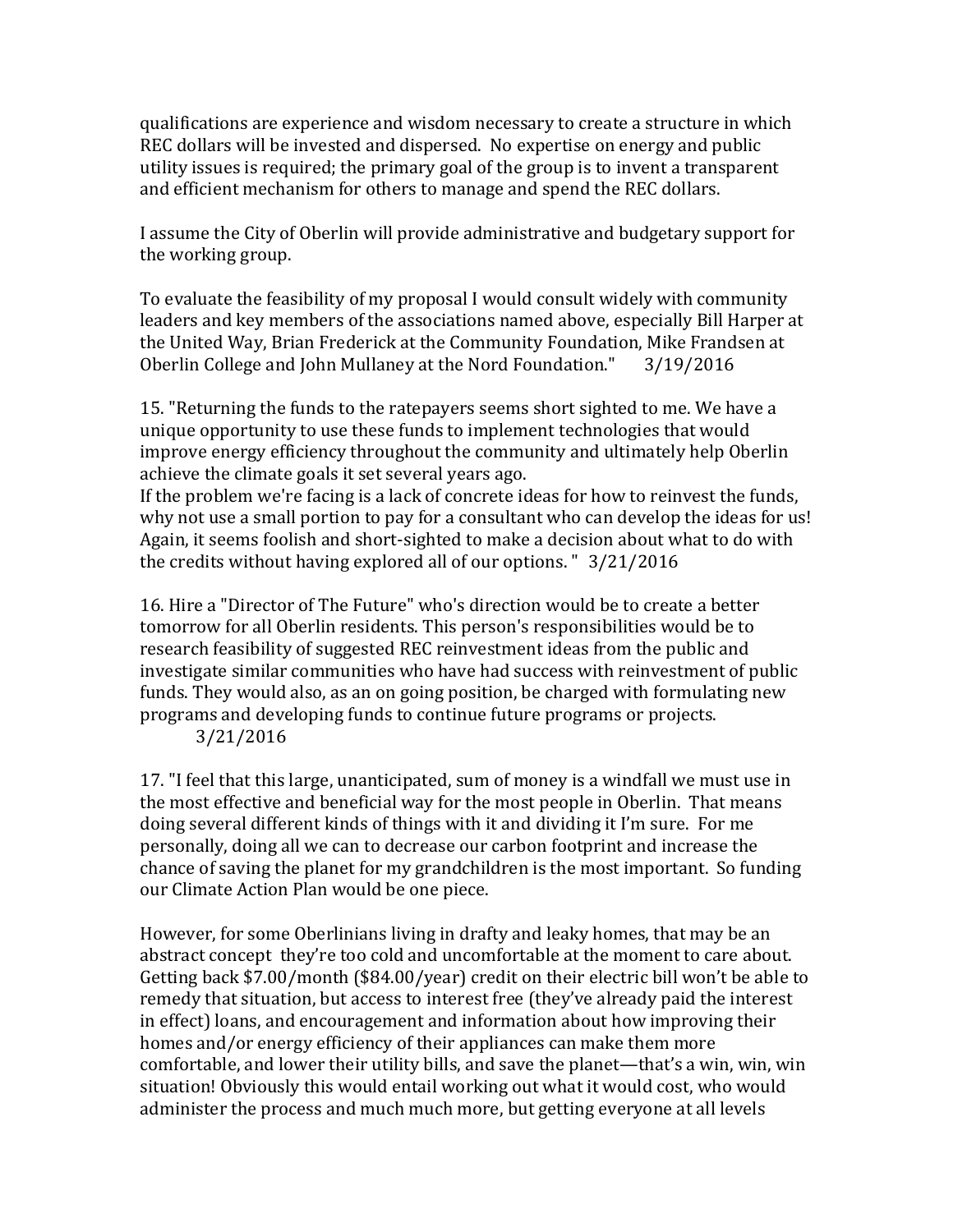engaged and feeling some real-time benefits from the use of this large chunk of capital is imperative." 3/21/2016

18. Develop a community based home insurance program in which home owners in Oberlin could be members of a community owned insurance co-op. A portion of the REC dollars, along with possible matching grants, would be the seed money to start the program. Positive revenue would be reinvested in the co-op and with the people who purchase insurance from the program for home improvements and weatherization. 3/21/2016

19. Anything that would yield a positive return on investment. This money was generated by making good financial decisions. Please continue to think with a creative mind for a better future for Oberlin and invest this money wisely for the benefit of everyone. 3/21/2016

20. "My name is Mindy Brueggemann, and I am an Oberlin resident. I would like to see the REC dollars used for reinvestment purposes, and would like to second Katie Hayes' ideas, as outlined below (copied and pasted from her recent email to City Council).

Thank you for considering reinvestment of the REC dollars.

## $\lt$

My name is Katie Hayes, and I am a community member in Oberlin. Unfortunately, I will be out of town during your upcoming work session on Monday, March 21st, where you will be discussing the spending of the funds generated by trading our renewable energy credits. This, "REC Money," as I understand it totals nearly 2 million dollars to date. The purpose of this email is to share my thoughts with you on how this money could be spent, since I can't come to the work session. I hope others who are out of town for either Oberlin College or the Oberlin City School's Spring break will do the same.

I believe these funds should be invested in ways that will permanently lower bills for Oberlin Residents and Businesses.

## For Residents:

\$500,000 per year should be invested in a program that will work with the 300 homes in town who are in danger of having their power shut off each month. Along with their orange stickers, these homes should be offered an opportunity from the city to have their bills paid in full as an incentive to participate in a new weatherization program. We know that in our region, weatherization programs save families (conservatively) about \$200.00 a year. This would benefit the utility because it would lower the amount of shut offs, notices, and late fees exercised on a monthly cycle. It would benefit residents by offering them potential savings of over \$17 per month (more than twice the \$7 offered by a rebate program, and unlike the rebate program, these energy savings would be permanent, lasting after the REC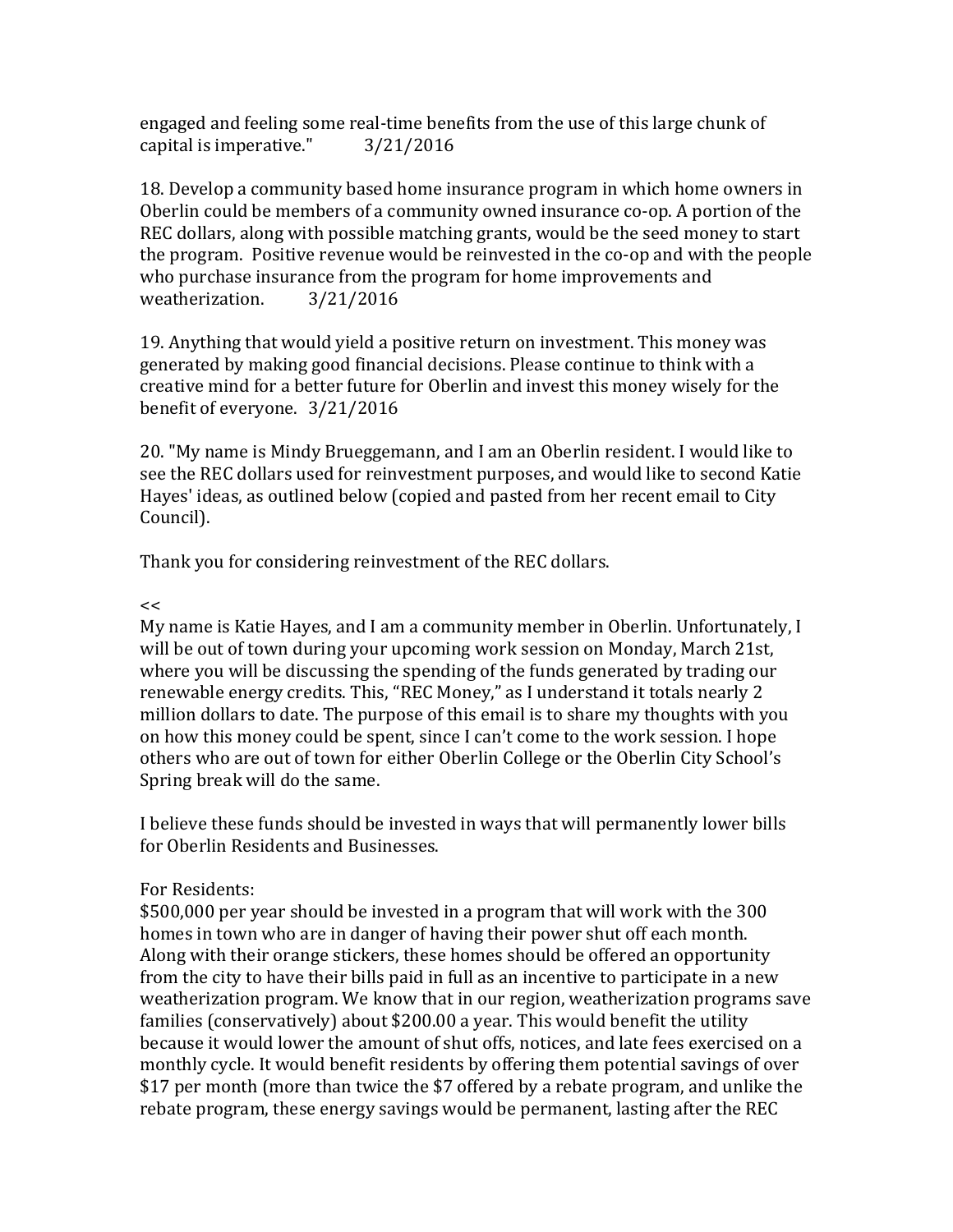money stops.) As an added benefit, the city already has partnerships with organizations like POWER, and Oberlin Community Services, who could help with the administration of such a program. Here is a breakdown of program costs: Expanded Funding for the Caring Fund (bill-pay incentive for 300 customers, at roughly \$120 each) \$36,000

Cost of weatherizing homes after utilizing Columbia Gas programs (300 households, with an average of \$1,200 in weatherization costs per household.) \$360,000 Expanded administrative costs- (Additional staffing and a marketing budget.) \$85,000

Total Cost \$481,000

For Businesses:

\$500,000 per year of the funds should go into a sustainable reserve fund specifically marked for Oberlin Businesses.

A liaison or other position should be created to reach out to our local businesses and help them identify areas where they can save money on their energy usage, help connect them with local contractors to do the work, walk them through the application process, and pay for these improvements, resulting in significant monthly savings for these business, which will translate into job creation and a healthier local economy.

Note- there is currently an argument that it doesn't make sense to add more money to the sustainable reserve fund because it is under-utilized as it is. It is important to point out that, thus far, it has been extremely hard to access sustainable reserve funding, and the application is not even available on city websites. This is why the creation of an outreach position is so vital to truly helping Oberlin businesses access and invest these dollars.

Total Cost: \$500,000 <<" 3/21/2016

21. "It is my strong recommendation that these funds are used for permanent and long term improvements rather than minimal, short term, and temporary rate reductions.

Where I grew up, the city had a Sustainability Commission. The Commission had the following charter: ""This seven-member commission acts in an advisory capacity to the City Council to provide expertise on major policy areas related to the environmental sustainability goals of the Climate Action Plan (CAP) and General Plan. Specific duties include:

\*Advise Council on policy issues addressing sustainability goals.

\*Advise Council on how to strategically accelerate Sunnyvale's progress towards sustainability and recommend priorities, in order to promote continued regional leadership in sustainability.

\*Periodically review policies governing specific practices, such as greenhouse gas (GHG) emissions reduction, water conservation, renewable energy, energy efficiency, waste reduction, and urban forestry. Illustrative examples include creation of infrastructure for low emission vehicles, habitat restoration and conservation, biodiversity preservation, and reduction of toxics in the waste stream.